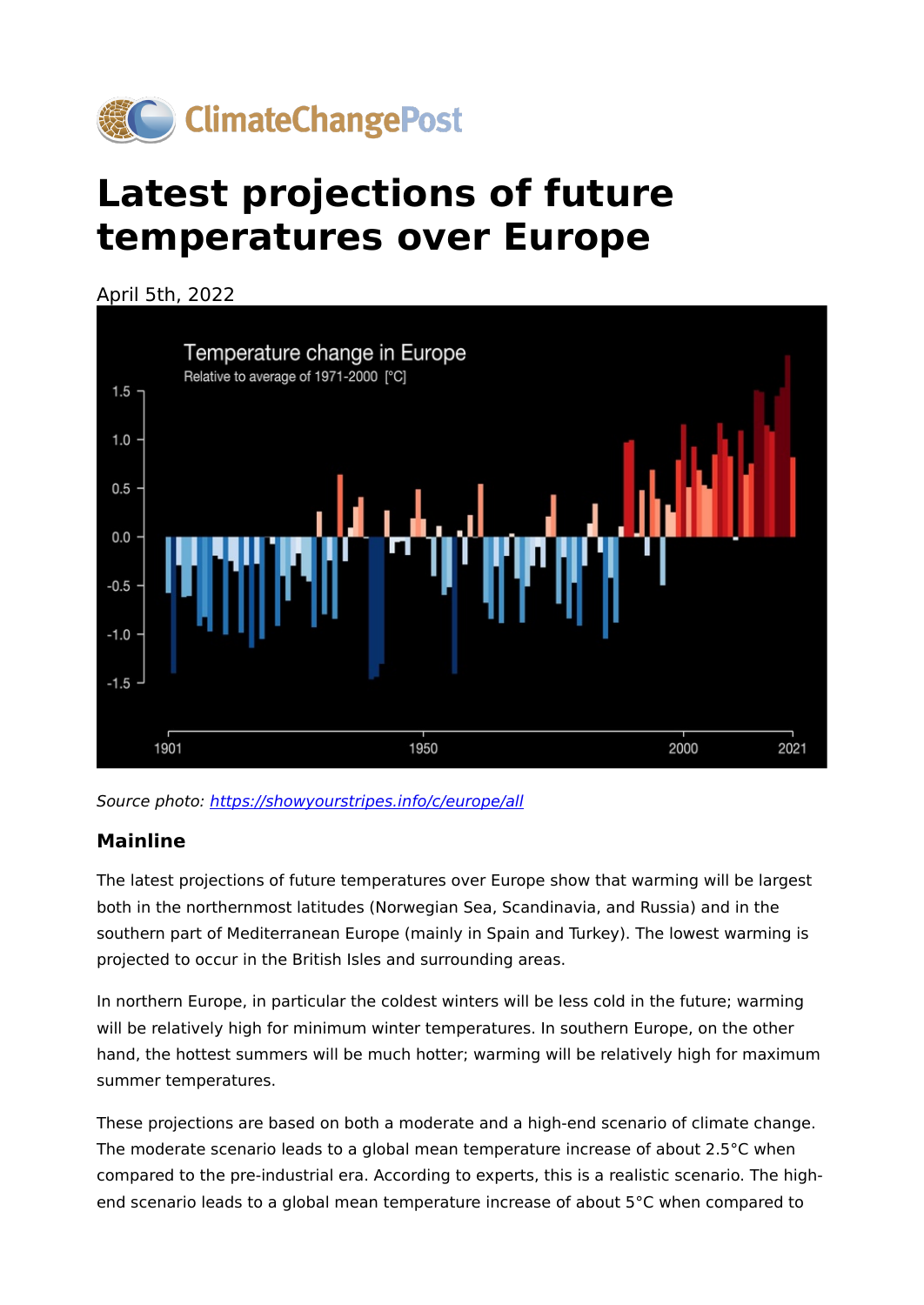the pre-industrial era. This scenario assumes that current emissions of greenhouse gasses will continue unabated this century; experts stress that this is not realistic, it is a worst case. In these projections, three 20-year time periods were considered: the reference period 1995 - 2014, 2046 - 2065 (medium-range future), and 2081 - 2100 (long-range future).

#### **Moderate scenario of climate change**

#### **Average warming**

By the middle of this century, warming in northern and southern Europe can reach 1–2.5°C under the moderate scenario of climate change. By the end of the century, warming in these parts of Europe can reach 3–4°C. Warming does not seem to surpass 1°C in the British Isles and surrounding areas even for the long-term future.

# **Hot days**

The number of hot days, with a mean temperature  $> 30^{\circ}$ C, is projected to increase in the southernmost regions of Spain and Turkey. Compared with the reference period 1995–2014, this increase is around 15–30 days per year in the mid-term future and 35–45 days per year for the long-term future. The rest of Europe does not show an increase in the number of hot days.

#### **Very hot days**

The number of very hot days, with a maximum temperature  $> 40^{\circ}$ C, will probably not change much in Europe until the end of the century, except for some localized areas in Spain and southern Turkey.

## **Tropical nights**

Changes in the number of tropical nights are relevant for human health, since warm nights do not allow a complete human body recovery from the diurnal heat stress. The number of tropical nights will increase in the Mediterranean area by 20–40 nights per year mid-century, reaching 40–60 nights per year by the end of the century in the south-central part of Portugal and Spain, and in Italy, Greece, and some areas of southern Turkey.

## **Frost days**

The number of frost days, with a minimum temperature  $< 0$ °C, is projected to decrease in practically all of Europe already by mid-century. The decrease is strongest in northern Europe. By the end of this century, this decrease reaches 40–60 days per year in Scandinavia and even more than 100 days per year in the Norwegian Sea and Iceland, under a moderate scenario of climate change.